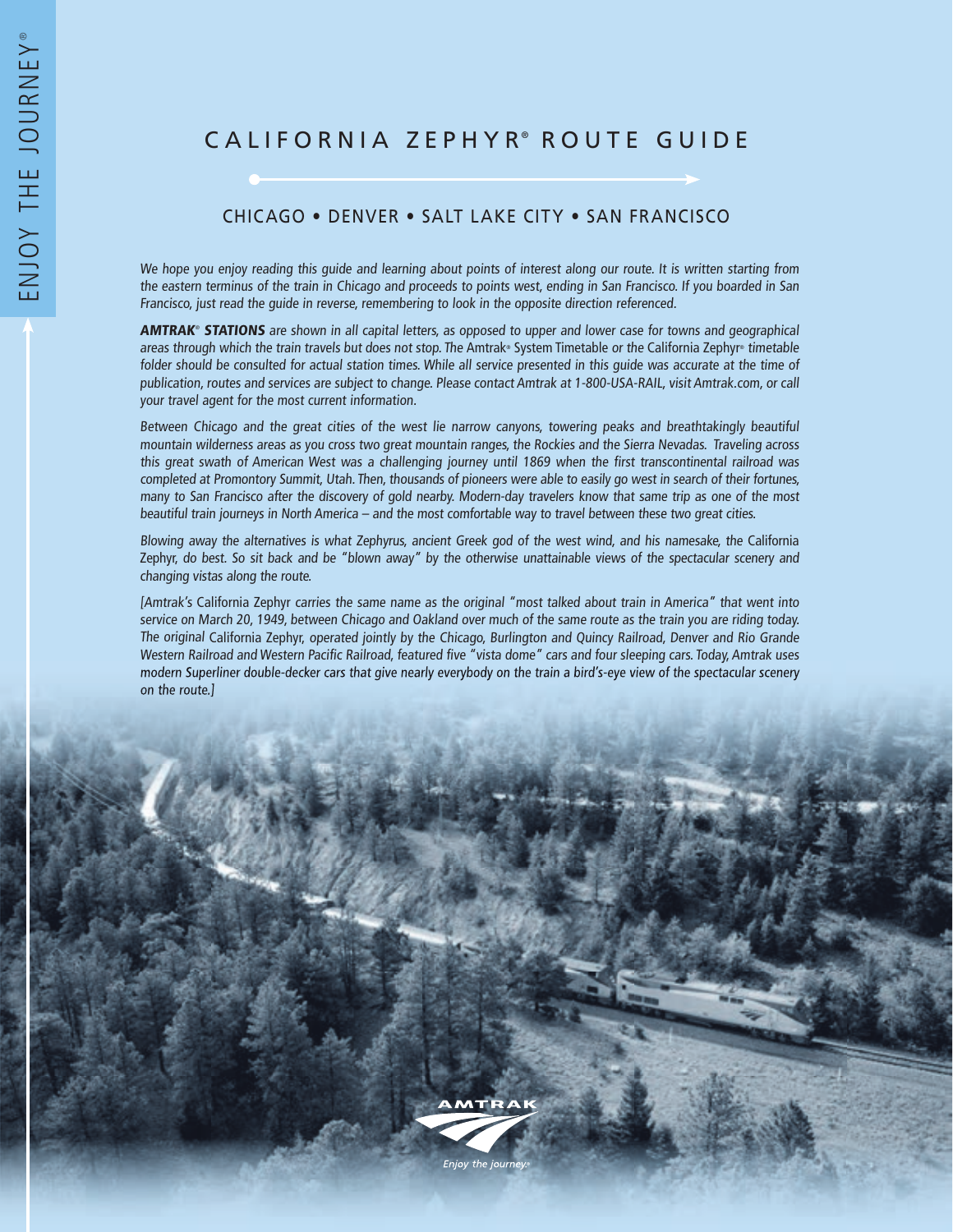## WELCOME ABOARD



The California Zephyr takes you from the Midwest's Windy City across the American heartland through Denver, over the front range of the Rockies, through the Continental Divide, Glenwood Canyon, the Utah Desert and the High Sierras to the City by the Bay. On board, you will experience the comfort and relaxation of train travel while witnessing some of the very best American cultural and geographic icons. We are happy to have you aboard today and want to ensure your trip is everything you want it to be. If there is anything that can be done to make your trip more enjoyable, please do not hesitate to ask any Amtrak employee.

### THE TRAIN STAFF

The staff of the California Zephyr is here to make your trip a special and enjoyable experience.

The **Conductor** is responsible for the entire On-Board Services staff including ticket collection, passenger safety and the safe operation of the train.

The Lead Service Attendant is responsible for the operation of the Dining car and Dining car staff.

The Lounge Car Attendant is responsible for the operation of the Lounge/ Café car.

The **Sleeping Car Attendant** is responsible for providing all service for passengers ticketed in Sleeping car accommodations, including room preparation, luggage service and any assistance necessary to ensure a comfortable journey. He or she can also assist with meal reservations or arrange for your meal to be served in the privacy and comfort of your accommodation.

The Coach Attendant is responsible for providing service for passengers ticketed in Coach. This includes seat assignment, luggage assistance, and assistance to ensure a comfortable journey.

#### ACCOMMODATIONS

Sleeping car accommodations provide a range of private rooms with amenities for day and night use. From Superliner Roomettes to Superliner Bedrooms featuring a private lavatory and shower, Sleeping car accommodations will suit any need and can be described in more detail by any member of the crew. Please ask to speak to the Conductor regarding the availability of rooms. Sleeping car passengers can enjoy the Amtrak Metropolitan Lounge<sup>SM</sup> available in Chicago.

**Coach** seating provides a wide reclining seat with leg rest, folding tray table and overhead light.

The **Dining car** features full-service hot meals prepared by Amtrak chefs. Here you will also have the chance to meet your fellow passengers for conversation and food while the scenery glides by your window. Sleeping car accommodation charges include meals in the Dining car while passengers ticketed in Coach may purchase Dining car meals at reasonable prices.

The **Sightseer Lounge/Café** is the perfect car for viewing the spectacular scenery along the California Zephyr. Large panoramic windows provide the perfect atmosphere for sightseeing and making new friends. The Café is located on the lower level of this car offering sandwiches, snacks and beverages. On-board guides from the California State Railroad Museum provide historical and sightseeing commentary between Reno and Sacramento seasonally.

HOST RAILROADS are the freight and commuter railroads that Amtrak contracts with to operate Amtrak passenger trains. The California Zephyr is hosted by the Burlington Northern Santa Fe (BNSF) between Chicago and Denver, and the Union Pacific between Denver and Emeryville, CA.

Information contained in this route guide as well as described amenities and features are subject to change without notice. While gratuities are not required for services provided, it is an appreciated way to convey to an employee that he or she has made your trip more enjoyable.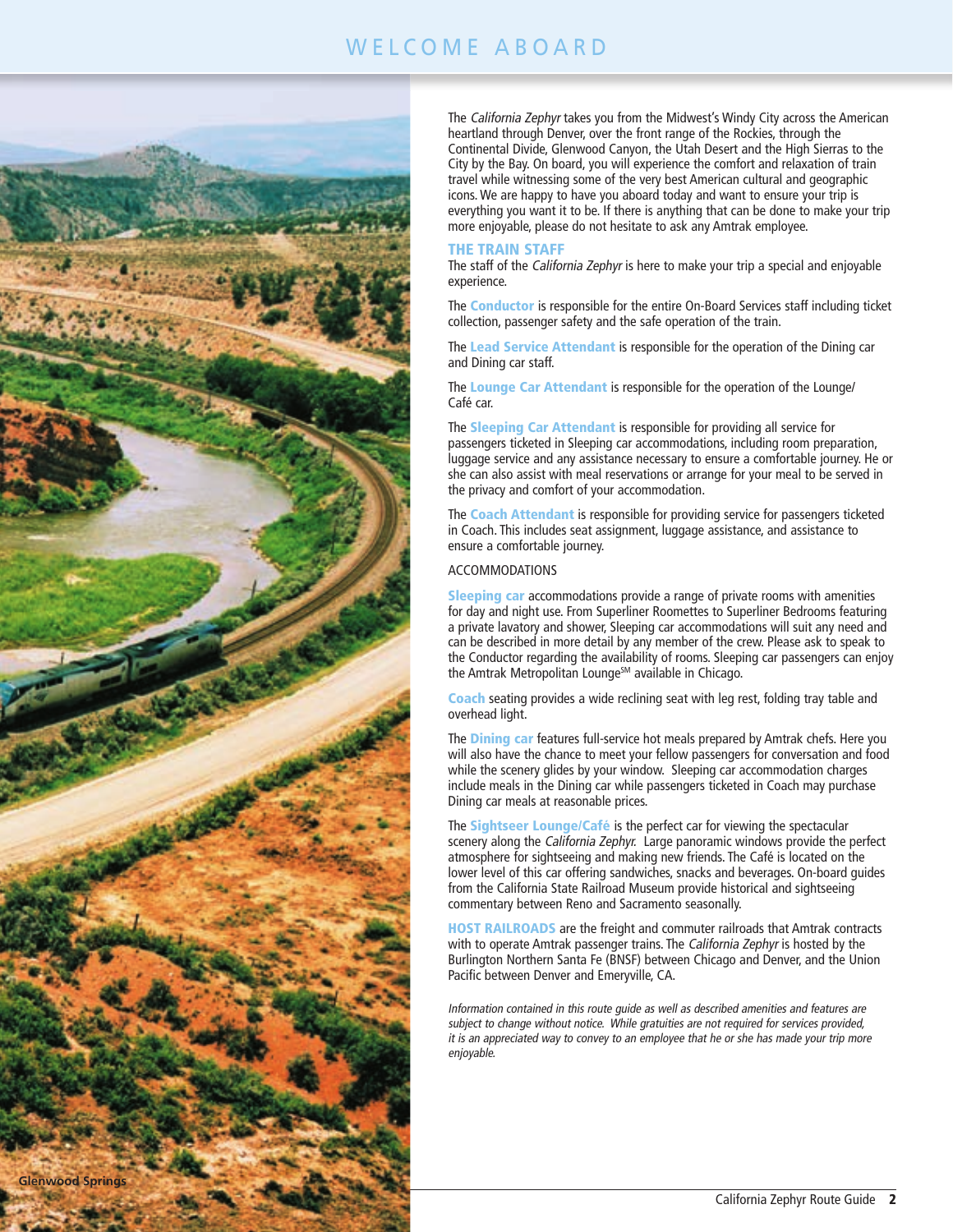

CHICAGO (0 mi.) Vibrant and energetic, Chicago is the commercial, industrial and cultural core of the Midwest and has always been a major national transportation hub. At Union Station, eight Amtrak® long-distance routes and seven regional corridors connect passengers to and from cities and towns across the country. In the heart of America, Chicago is a leading distribution center for manufactured goods flowing in all directions. Its importance as a commercial center is underscored by the Merchandise Mart, the world's largest commercial office building with over 4 million square feet of floor space.

The many regional food specialties (in addition to Chicago Deep Dish Pizza!) reflect the city's ethnic and working class roots. Chicago's spirit is also exemplified in its unique architecture; it is here that the word "skyscraper" originated with the first one built in 1885. The arts and sciences are alive with an abundance of world-renowned theaters and museums. And Chicago is clearly a sports town with baseball's Cubs and White Sox, hockey's 2013 Stanley Cup champion Blackhawks, basketball's Bulls, and football's Chicago Bears (known around here as "Da Bears"). The city is home to historic Wrigley Field, one of baseball's oldest parks, and one of the tallest buildings in the U.S., the Willis Tower (formerly the Sears Tower) is next to Union Station.

Leaving Chicago Union Station, the South Branch of the Chicago River is on the left. In the late 1890s the flow of the river was changed to go from Lake Michigan toward the Mississippi River in order to improve the water quality in the Lake, rather than the other way around, through construction of a series of locks and sluice gates. This was considered to be a major engineering triumph of its time, although not without controversy from Mississippi River communities.

NAPERVILLE (28 mi.) serves Chicago's western suburbs. Founded in 1831, this is an affluent, family-oriented community, with a restored historic village and modern suburban homes, reflecting both the city's past and present. Today, Naperville is known for its high-tech companies and highly regarded school system. The nearly two mile Riverwalk along the DuPage River features walking paths, fountains, meeting and event places, outdoor sculpture and recreational facilities.

Aurora (38 mi.), west of Naperville, is the second largest city in Illinois, and was the birthplace of the Chicago, Burlington and Quincy Railroad, predecessor to the Burlington Northern Santa Fe over which the California Zephyr® runs between Chicago and Denver. Aurora has been dubbed the "City of Lights" after being one of the first cities in the nation to adopt all-electric street lighting in 1881. We cross the Fox River which bisects Aurora into three regions: The West Side, The East Side, and The Far East Side/Fox Valley.

PRINCETON (104 mi.) was settled in the 1830s by families from New England and the Mid-Atlantic states. Legend has it that when the three town trustees couldn't agree on a name, each put a name in the hat and Princeton was selected. Owen Lovejoy was an outspoken abolitionist in the mid-1800s, and his home on the east side of town became a major stop on the Underground Railroad for freed slaves on their way to Canada. Today the home is open as a museum and is a National Historic Landmark.

Kewanee (131 mi.) is a small industrial town along the Spoon River. It was best known for the manufacturing of steam boilers. The Kewanee Boiler Corporation closed down in 2002. One thing still going strong is the annual Hog Days Festival that has been held Labor Day weekend every year since 1954 following an earlier resolution by the Illinois Legislature declaring Kewanee and Henry County the "Hog Capital of the World." The Amtrak station here is served by the Illinois Zephyr® and Carl Sandburg® trains.

Galva (139 mi.) was settled by a mix of settlers from Vermont, the Isle of Man, and colonists in nearby Bishop Hill who had arrived from Sweden and came to the aid of the new settlers. The name Galva is from the Swedish port of Gefle, from which many of the Swedish colonists had sailed.

GALESBURG (162 mi.) has always been an important railroad town served by both the Burlington and Santa Fe Railroads (now both part of the BNSF). It celebrates this heritage with the permanent display of a Burlington 4-6-4 Hudson steam engine that can be seen on the right as we enter the station, its annual Railroad Days Festival in June, its Galesburg Railroad Museum, and as host city of the National Railroad Hall of Fame that is being developed. It's not all railroads in Galesburg, however. It was also the home of writer and historian Carl Sandburg and the site of the fifth Lincoln-Douglas debate in 1858 at Knox College, which we pass on the right shortly after leaving the station. George Ferris, inventor of the ferris wheel, was born here. And Galesburg annually hosts the Black Earth Film Festival which attracts entries from around the world, a kite festival, the Great Cardboard Boat Regatta and the Annual Rubber Duck Race! According to legend, the Marx Brothers received their nicknames here during a poker game in 1914.

Monmouth (179 mi.) is another town which supposedly had its name drawn from a hat--except that the name drawn, Kosciusko, was too hard to spell so the second drawing selected Monmouth. Monmouth is the home of Monmouth College and birthplace of western hero Marshall Wyatt Earp.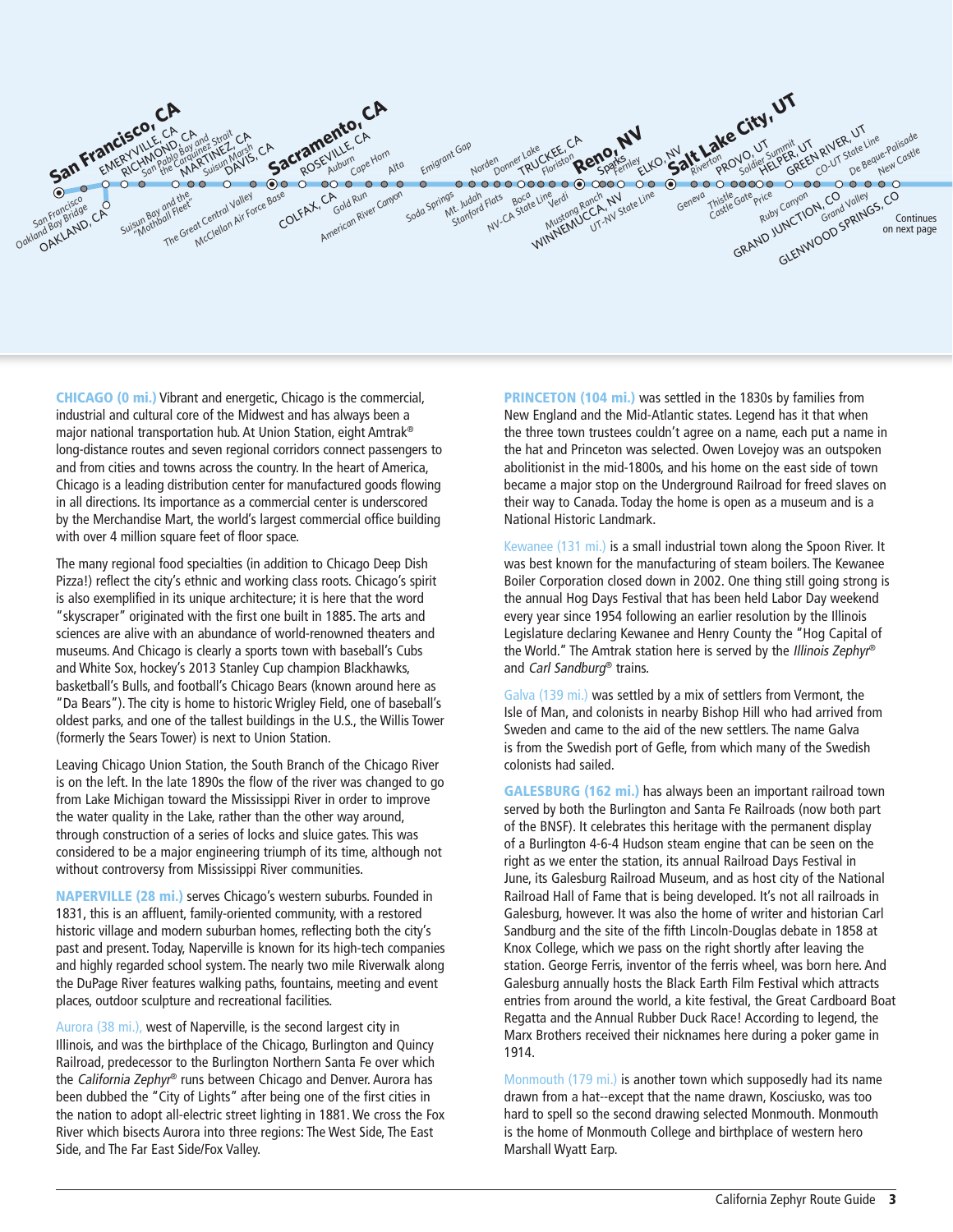

## **Illinois/Iowa State Line – The Mississippi River**

The Mississippi River, the second longest in the country at 2,320 miles, forms the border here, as well as for several of the other eight states that it flows through. Note the marshy bottomlands beneath the bridge.

BURLINGTON (205 mi.) Following the Mississippi River as part of his expedition to explore the Louisiana Purchase, Zebulon Pike in 1805 landed at the bluffs below town and constructed a fort. The first American to purchase a lot, John Gray, bought the right to choose the town name and named it for his hometown in Vermont. Prior to 1868 passengers crossed the Mississippi by ferry here, or in the winter walked across the ice. Reflect on that as you ride in Superliner® comfort today across the river on the California Zephyr.

MOUNT PLEASANT (233 mi.) is home to Iowa Wesleyan College which can be seen one block away on the right as we leave the station. The college has had a couple of out-of-this world graduates--namely James Van Allen who discovered the earth's radiation belts that bear his name and astronaut Peggy Whitson, who spent over a year in space on two missions to the International Space Station and is the only woman to command the space station. The Midwest Old Threshers has several museums in town featuring tractors, trains, farm homes and even a carousel to celebrate the way it used to be in the Midwest agriculture belt. They hold a major festival each year on Labor Day weekend to pay tribute to the Midwest's agricultural heritage.

**OTTUMWA (279 mi.)** is best known to most Americans as the home of fictional character "Radar O'Reilly" from the TV show M\*A\*S\*H. Five sitting Presidents have visited Ottumwa, generally while campaigning. The Des Moines River flows through the center of the city and will be on the left side of the train until we cross it after leaving the station.

OSCEOLA (359 mi.) is the nearest Amtrak station to Iowa's capital, Des Moines, 50 miles to the north. Osceola was named to honor a Seminole chief from Florida who in the 1830s was captured and imprisoned after accepting an invitation to meet for negotiations with the U.S. government on the removal of his tribe from Florida. The chief received support from many people around the country, although it didn't keep him from dying in prison. Watch for a 15 foot high carved wooden bust of the chief on the left where our train begins to parallel the highway shortly after leaving Osceola.

CRESTON (392 mi.) was established nearly 150 years ago by the Chicago, Burlington and Quincy Railroad, and got its name because it sits at the crest of the split between the Mississippi and Missouri River basins. Southwestern Community College and Buena Vista University are located here, and Creston is the county seat of Union County. The annual Creston/Southwest Iowa Hot Air Balloon Race is held here during September.

Stanton (435 mi.) first settled by Swedish immigrants, is best known for its two water towers, one painted and shaped like a giant coffee pot and the other like a giant coffee cup. These unique water towers, which are off to the right as we pass through town, pay homage to hometown actress Virginia Christine, better known to TV viewers as "Mrs. Olson" in the classic Folgers coffee commercials.

Council Bluffs (491 mi.), originally known as Kanesville, was transformed by the California Gold Rush and renamed Council Bluffs, remaining a major outfitting point on the Missouri River for the Emigrant Trail, with a lively steamboat trade. President Lincoln chose Council Bluffs as the eastern location of the transcontinental railroad in 1862. The town has one of only three remaining examples of a rotary jail, with pie-shaped cells on a turntable. It remained in operation until 1969, after the rotary function was disabled nine years earlier. Today, Casino Row is located on and near the river. In 1972, Council Bluffs native Ron "The Bluffs Butcher" Stander fought Joe Frazier for the heavyweight title in the Omaha Civic Auditorium, losing on cuts in the fourth round. It was the most talked about sporting event ever to occur in this city.

### **Iowa/Nebraska State Line – Missouri River**

Missouri River is the state line between Iowa and Nebraska. Lewis and Clark set out in 1804 to explore the river, obtained as part of the Louisiana Purchase. They hoped to find that the Missouri would be the "Northwest Passage" to the Pacific. It wasn't, but at 2,341 miles in length, it drains about one-sixth of the North American continent – and is slightly longer than the Mississippi River that it flows in to north of St. Louis. The river is nicknamed "Big Muddy" for its high silt content.

OMAHA (500 mi.) has always been a major transportation center earning it the nickname "Gateway to the West." The eastern portion of the first transcontinental railroad headed west from here in the 1850s, and this town has been home to the Union Pacific Railroad since the company began. Every May, Omaha becomes "Woodstock for Capitalists" as about 40,000 people flock to this city to hear one of the richest men in the world, Warren Buffet, the "Oracle of Omaha," at the annual meeting of his Berkshire Hathaway Corporation. Then for nearly two weeks in June the town is taken over by NCAA baseball as it hosts the College World Series. Besides business, Omaha also has been the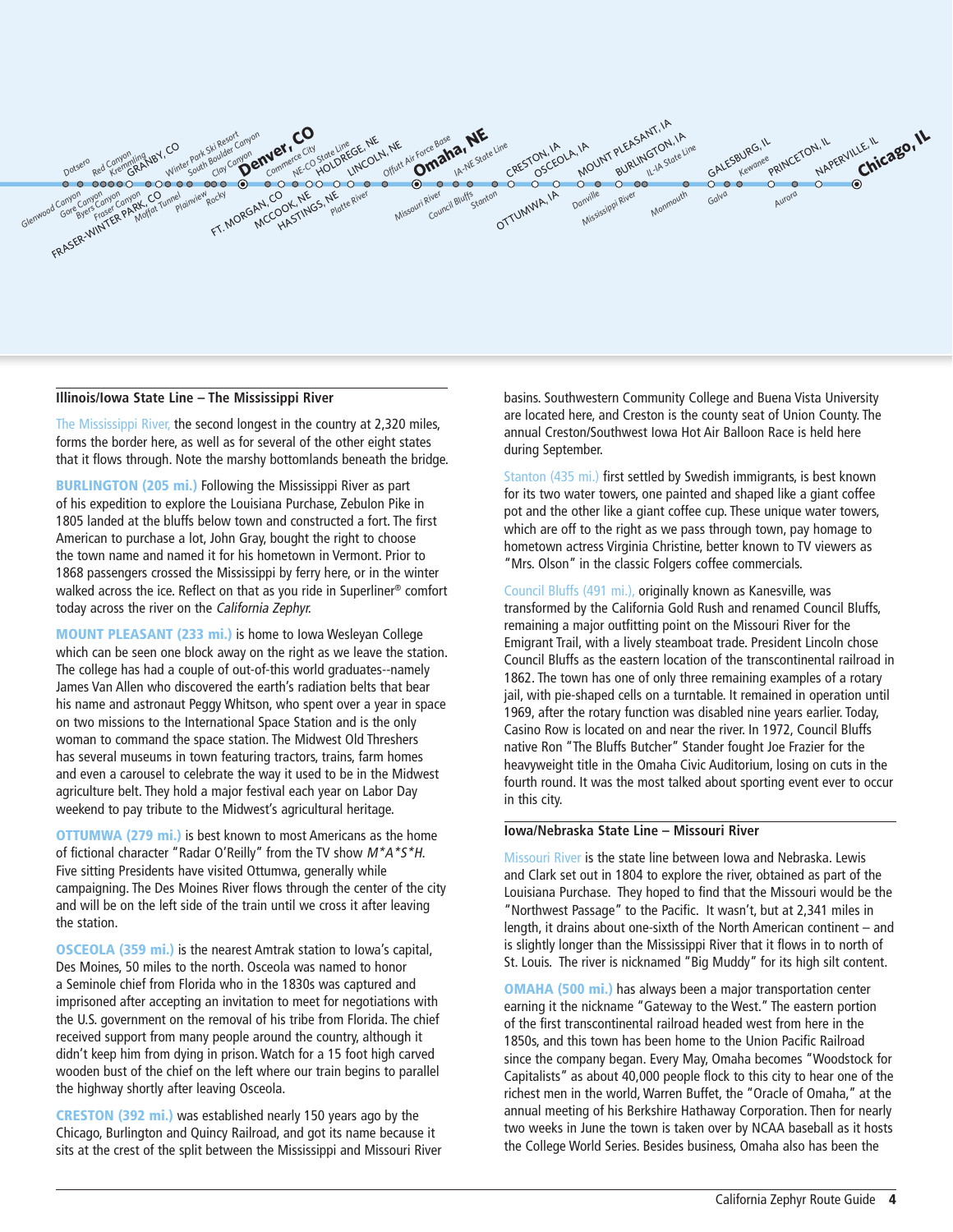

launching pad for many actors who were either born or grew up here, including Fred Astaire, Marlon Brando, Nick Nolte and Henry Fonda.

Offutt Air Force Base (504 mi.) to our left was once home to the Glenn L. Martin aircraft plant where the propeller driven B-29s used to drop the atomic bombs on Japan to end World War II were built. From 1961- 1990 it was the site of the country's 24-hour airborne command center called Operation Looking Glass. On September 11, 2001, President George W. Bush conducted one of the first major strategy sessions in the base bunker after the Twin Tower attacks.

We cross the Platte River (507 mi.) which is over 300 miles long and has served as part of the Oregon, California and Mormon Trails that carried emigrants west in the mid-1800s. The Platte River road was also the route of the Pony Express, the Union Pacific portion of the first transcontinental railroad and cross-country Interstate Route 80.

LINCOLN (555 mi.) became capital of Nebraska upon its admission to the Union in 1867. The golden-domed state capitol building dominates the skyline on the left side as the train curves through town. The Nebraska State government is unique as it is the only "unicameral" legislature (a single chamber rather than two as in the other states). Besides the state government and a mix of service industries, the University of Nebraska is the other large contributor to the local economy. The Cornhuskers play at 91,000-seat Memorial Stadium, visible on the left before arriving at the station.

HASTINGS (652 mi.) Even though the California Zephyr stops in the middle of the night it might be appropriate to raise a glass in honor of the drink invented here by Edwin Perkins in 1927--Kool-Aid! Kool-Aid Days are celebrated here the second week of each August.

HOLDREGE (706 mi.) is named for George Holdrege who was the general manager of the Chicago, Burlington and Quincy Railroad when the first trains reached town in 1883.

MCCOOK (783 mi.) Another town created with the arrival of the Chicago, Burlington and Quincy. It was the home of George W. Norris who served in both the House and U.S. Senate for a total of 40 years, and is known as the "Father of the Rural Electrification Administration" that brought electricity to rural parts of the U.S.

## **Nebraska/Colorado State Line (864 mi.)**

The state line is the time zone boundary between Central and Mountain Time. Set your watch back one hour going west and ahead one hour going east.

FORT MORGAN (960 mi.) Famous Big Band Era musician Glen Miller lived here as a teenager and honed his musical skills in the high school band before beginning a career that revolutionized popular music in the 1940s.

Commerce City (1033 mi.) Prior to entering this northeast Denver suburb, the Zephyr passes the Rocky Mountain Arsenal National Wildlife Refuge on the left. The Arsenal was where World War II chemical weapons were manufactured, but beginning in the early 1980s an environmental cleanup converted the area into a 15,000-acre refuge for, among other species, the bald eagle--our national symbol. After passing the oil refinery on both sides of the tracks, we'll see the cattle pens on the right remaining from when cattle were shipped by rail to market.

**DENVER (1038 mi.)** is also known as the Mile-High City because its official elevation, measured on the steps of the state capitol building, is 5,280 feet above sea level. Denver was first settled because gold was discovered nearby. There didn't prove to be much of the yellow metal, so the prospectors soon left, but eventually they returned and mined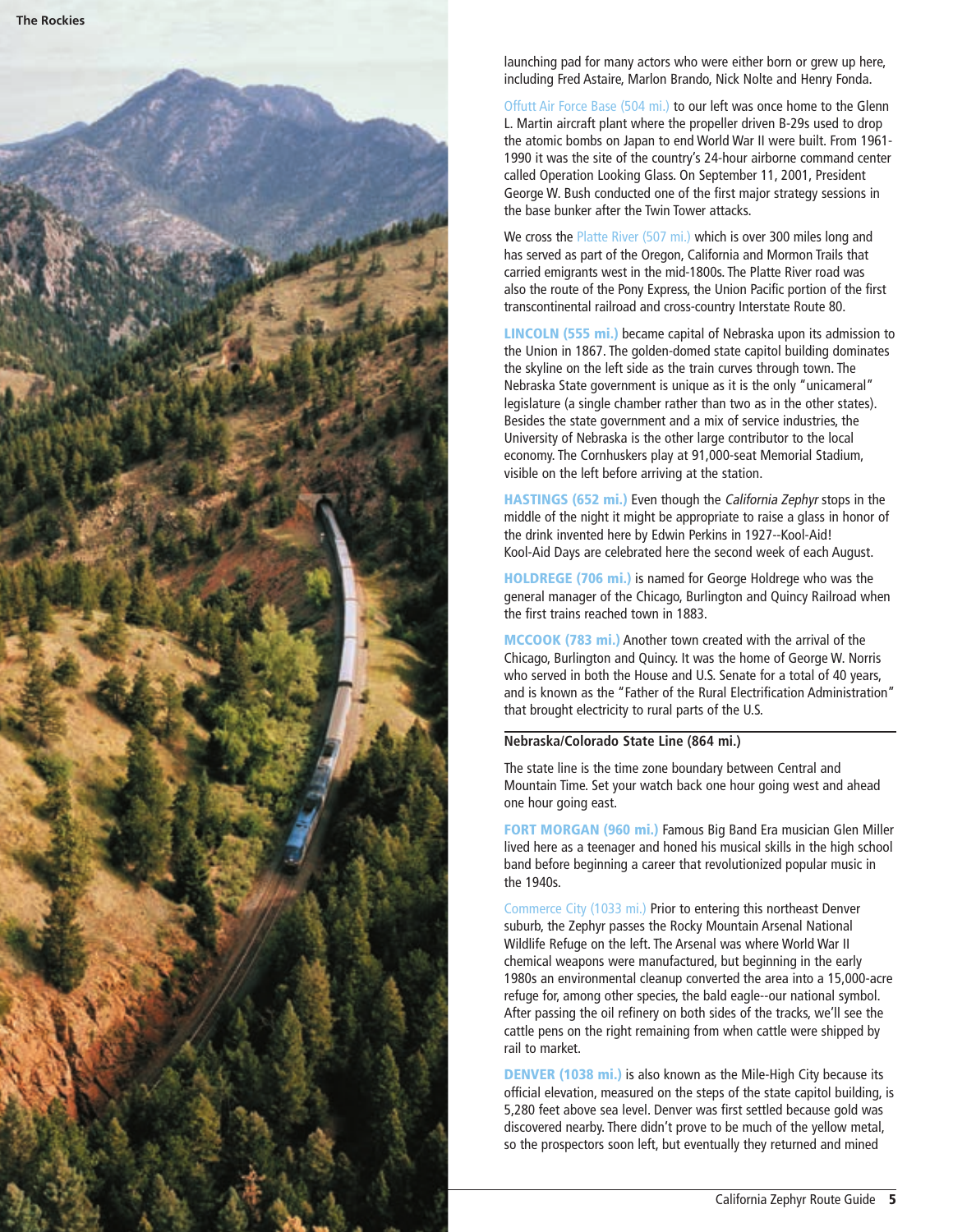

the long term "commercial gold" as Denver became a thriving business center. Located midway between the large cities of the Midwest and West Coast, Denver has become a major transportation and distribution center, and also has more federal workers than any area other than Washington, DC. The city has eight professional sports teams, and Coors Field, home of baseball's Colorado Rockies, is adjacent to the train station. This is a refueling and service stop for our train. When we leave we begin the 300-mile stretch that makes passengers "oooh and ahhhh" and made the California Zephyr famous thanks to its signature passage over the Rockies and along the Colorado River.

Rocky (1051 mi.) We leave the Denver suburbs at Arvada and here we begin the climb up the Front Range of the Rockies toward the Moffat Tunnel. We'll pass through 31 tunnels between Denver and Winter Park.

Clay (1054 mi.) Winds in the mountains here can be so strong that hopper cars are welded to the rails on an adjacent track to the right of our train and sit there filled with sand to act as a windbreak.

Plainview (1057 mi.) offers a view of Denver and the Great Plains beyond that is anything but plain. The view is even more spectacular at night.

South Boulder Canyon (1069 mi.) is home to the Roosevelt National Forest, re-named in 1932 to honor former President Theodore Roosevelt, and Gross Reservoir, which supplies Denver with water.

Pine Cliff (1074 mi.) South Boulder Creek is just off to our left as we pass through here.

Moffat Tunnel--East Portal (1088 mi.) carries the California Zephyr for 6.2 miles through the Rockies and across the Continental Divide. When the tunnel was opened in 1928 after four years of construction, it cut the distance between Denver and the Pacific Coast by 176 miles, eliminating a series of switchback loops and steep grades that previously carried the railroad through Rollins Pass.

Moffat Tunnel--West Portal (1095 mi.) The Winter Park Ski Resort, built as part of Denver's mountain parks system, comes right up alongside the railroad at the west portal of the Moffat Tunnel.

FRASER-WINTER PARK (1100 mi.) station is located in Fraser and also serves the nearby Winter Park Ski Resort. Fraser and International Falls, Minnesota have sparred over the years over who can claim the nickname "Icebox of America." Regardless, Fraser does not have a frost-free season, thus can claim to be the town with the shortest growing season. However, winter sports aficionados could care least--in addition to the nearby ski resort, the area also has abundant crosscountry skiing opportunities.

Fraser Canyon (1103 mi.) We follow the Fraser River through this remote canyon. Some of the best fishing for wild rainbows, browns and cutthroats is in the canyon downstream from Tabernash.

**GRANBY (1113 mi.)** is the gateway city to the Rocky Mountain National Park. Leaving Granby we begin paralleling the Colorado River for the next 235 miles, off the left side of the train. Many call the trip along the river the most scenic stretch of track in America that can be seen from a scheduled passenger train.

Gore Canyon (1115 mi.) on the upper Colorado River has no roads and is accessible only by rail or kayak. The walls ascend some 1,000 feet on each side over the river, and the Class V whitewater is the wildest commercially available rafting in the state -- some say the entire country.

Dotsero (1204 mi.) is the approximate midpoint of the train's journey. Glenwood Canyon, the largest of several on the upper Colorado River, begins a few miles beyond Dotsero. The spectacular high cliffs of this 12.5-mile gorge are dotted with aspen and evergreen trees. In 1906, the canyon served as the route of the Taylor State Road, the first gravel path for automobiles through the Colorado Rockies.

GLENWOOD SPRINGS (1223 mi.) at the confluence of the Roaring Fork and Colorado Rivers, has six world-class ski resorts within a 60-mile radius, quite a few noted mountain bike trails, whitewater rafting, numerous backpacking trails and Glenwood Caverns, a geological marvel. Doc Holliday, the Wild West legend of the Gunfight at the O.K. Corral, spent the final months of his life here.

New Castle (1235 mi.) was founded in 1888 and like its namesake town in England had an economy based on coal mining. However, high levels of methane gas resulted in several mine explosions that eventually led to the end of active mining after the 1918 explosion. The underground explosions have left a fire that still smolders and is marked by the annual Burning Mountain Festival early in September.

De Beque (1279 mi.) is a town where wild horses were rounded up and sold. It pays tribute to that heritage every August with its Wild Horse Days' celebration. Today it is one of only three Certified Wild Horse Sanctuary Cities in the United States, and the town undertakes projects to protect the remaining wild horses and burros. Here we begin a 20-mile trip through the winding De Beque Canyon, emerging in the town of Palisade (1300 mi.).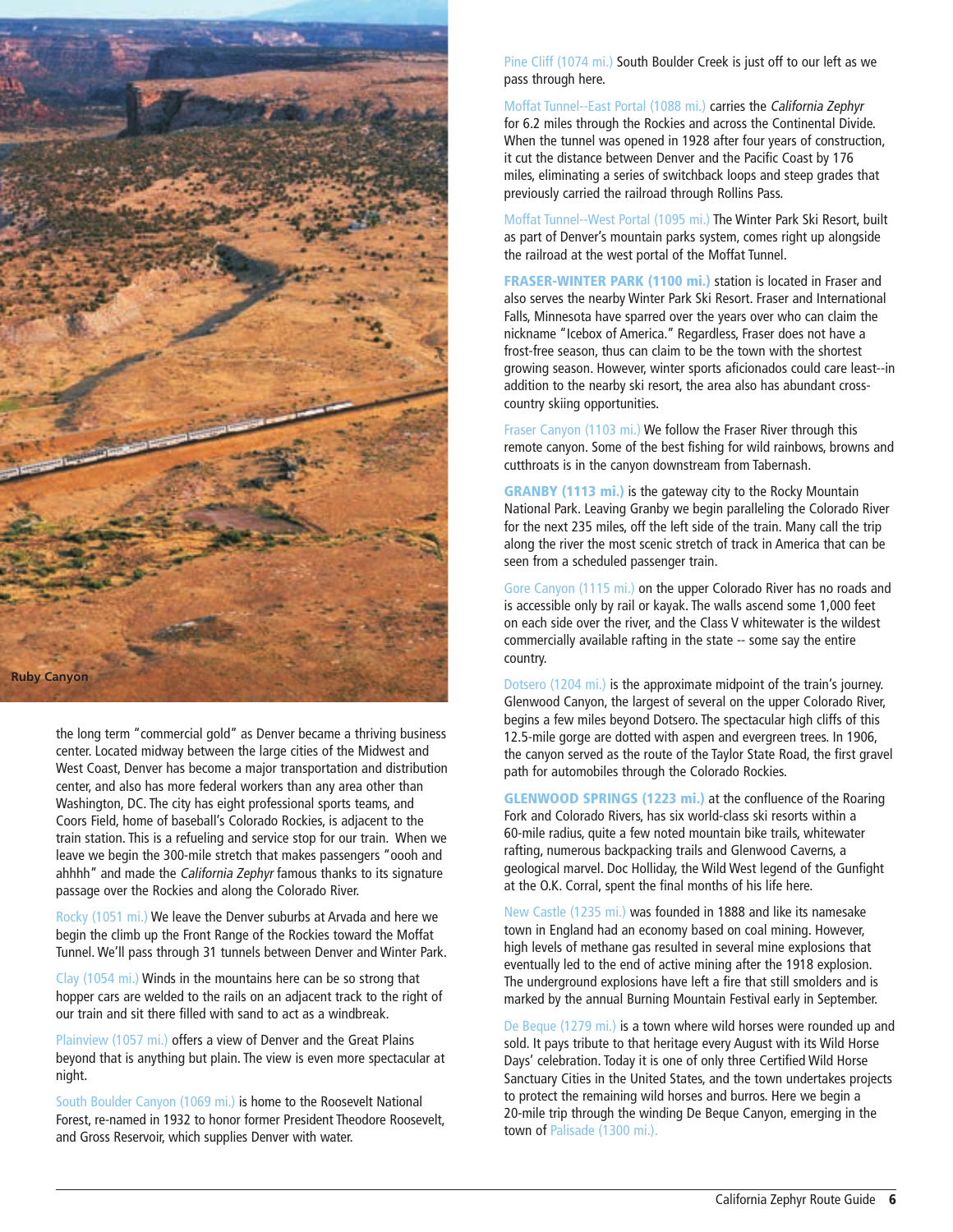GRAND JUNCTION (1311 mi.) is located where the Gunnison and Colorado Rivers join. Prior to 1921, this part of the Colorado River was known as the Grand River--thus Grand Junction. The city is surrounded by the mountains of the Colorado National Monument. Powderhorn Ski Resort sits on the east side of the Grand Mesa, the blue mountain to the east, which is one of the world's largest flat top mountains. The nearby Country Jam Ranch is a permanent music festival site that hosts Country Jam that draws thousands of country music fans to the area each year.

Mack (1330 mi.) After the California Zephyr passes through the last town in Colorado, it turns southward, passes under I-70 and makes its way back toward the Colorado River and Ruby Canyon, a popular destination for rafting, which takes its name from the red sandstone cliffs lining the Canyon walls. Erosion via wind and water has hewn smooth textures and fascinating shapes in the striking red stone over eons of time. The canyon runs for 25 miles through Colorado and Utah.

## **Colorado/Utah State Line**

A sign marking the state line was painted by railroaders on the canyon wall on the right.

About five miles after passing through Ruby Canyon we get our final glimpse of the Colorado River on the left.

Thompson Springs (1390 mi.) In 1985 Thompson went back to the future and re-adopted the town's original name, Thompson Springs. The area south of town is rich in uranium deposits.

GREEN RIVER (1417 mi.) sits at 4,078 ft. elevation, the lowest point between Salt Lake City and Denver. It is a popular spot for "freeride" mountain biking. On the left are Marvine and Thousand Lake Mountains. Remain on the alert for herds of the apocryphal jackalope, hare-like antlered creatures said to appear without warning in these parts.

Price (1481 mi.) may have a population of only 8,400, but it's the largest town since leaving Grand Junction. It is home to the Utah State University-College of Eastern Utah and a large prehistoric museum. The Book Cliffs on the right extend back into Colorado and offer evidence that everything to the south of here was once under water.

HELPER (1488 mi.) The town name comes from the railroading activity that took place here for years--adding "helper" engines to westbound freight trains so they can get up the Wasatch Plateau to Soldier Summit. Mining has always been the other key economic activity here, and there is said to be enough local coal to meet the country's needs for almost three centuries. It's not surprising then that the city hosts the Western Mining and Railroad Museum.

Castle Gate (1492 mi.) is a former mining town dismantled in 1974. Its rock formation seems to open like a giant castle gate as the train approaches and closes as it leaves. Butch Cassidy is said to have held up the Pleasant Valley Coal Company here for \$7,000 in gold in 1897. From here to Soldier Summit the California Zephyr will follow the Price River up the Wasatch Range.

Soldier Summit (1513 mi.) at 7,000 feet elevation is named for the civil war soldiers buried here in 1860. This area is a favorite train watching spot for railfans, so don't be surprised if you see them with cameras ready to photograph the California Zephyr as we reach the top of the Wasatch Plateau. After we pass the summit, we'll start heading down thru Spanish Fork Canyon and negotiate a series of switchbacks called the Gilluly Loops.

Thistle (1542 mi.) is a recent ghost town, caused by a 1983 mudslide that moved part of a mountain, blocked two creeks and formed an earthen dam. Water from the creeks backed up and flooded the town. The landslide also closed the railroad for months. Thistle's remains, a

few rooftops, can be seen on the left side of the train after emerging from the tunnel which was part of the relocation of the railroad following the disaster. The incident was the first ever federal disaster area declared in the state of Utah.

**PROVO (1563 mi.), the third largest city in Utah, hosts Brigham** Young University and the largest missionary training center for the Mormon Church. The Wasatch Range "Y Mountain" towers over the city; the letter was built to commemorate the university. Provo is home to software company Novell, Inc., which has helped make technology and software an important industry in the Utah Valley area. Provo is also home to the Osmond family of entertainers. Stephen Covey, the famous author of The 7 Habits of Highly Effective People, also resides in Provo. Just outside of Provo is the entrance to the Uinta and Manti-La Sal National Forests.

SALT LAKE CITY (1608 mi.) is the world headquarters of the Church of Jesus Christ of Latter Day Saints, founded in 1847 by a group of Mormon pioneers led by Brigham Young. Temple Square in the heart of downtown houses the six-towered Mormon Temple. The church's world renowned genealogical research facility brings people from all over the world researching their family tree. Mining and the first transcontinental railroad brought initial economic growth. Today's economy is primarily service oriented around government, transportation, technology, utilities and professional and business services. In recent years the area has developed both a light rail system (TRAX) for the immediate Salt Lake City area, and a commuter rail system (Front Runner) that links the city to Ogden on the north and Provo on the south. The valley in which the city lies is considered one of the safest and most attractive natural settings in North America.

## **Utah/Nevada State Line**

Change your watch from Mountain to Pacific Time: one hour back if westbound, one hour ahead if eastbound.

ELKO (1871 mi.) was founded in 1869 as a town along the just completed transcontinental railroad. Once dubbed "the last real cow town in the American West," the city still is a ranching center with western roots, but now also relies on tourism since the opening of the Red Lion Casino. The town hosts the National Cowboy Poetry Gathering festival each January and the National Basque Festival every July. A stuffed 10-foot tall polar bear graces the Commercial Casino.

WINNEMUCCA (2013 mi.) You know you're in a western town when October brings the National Senior Pro Rodeo Finals, the Ranch Hand Rodeo Weekend is held in February, the Winnemucca Mule show in June, and barrel races in August. And if western events are not what you're looking for, try the Run-A-Mucca Motorcycle Rally in May. Indeed, the town's motto may hit the nail on the head: "Winnemucca, NV. There's more than meets the eye."

Lovelock (2086 mi.) The area around this town was considered the most difficult of the entire journey by the Pony Express riders and by those who traveled west by covered wagon in the days before the transcontinental railroad. The Humboldt River which meanders across the desert between the Trinity Mountains on the right and the Humboldt Range on the left, would disappear into the sand leaving water that was full of minerals and barely drinkable. Lovelock's economy today is largely agricultural, producing bananas and alfalfa.

Fernley (2154 mi.) The first sign that you've left the open spaces of the west and are nearing the Reno/Sparks metro area is this suburb of new homes on the left. This town is best known as the home of a 750,000 square foot distribution center for Amazon.com. From here the California Zephyr begins following the Truckee River.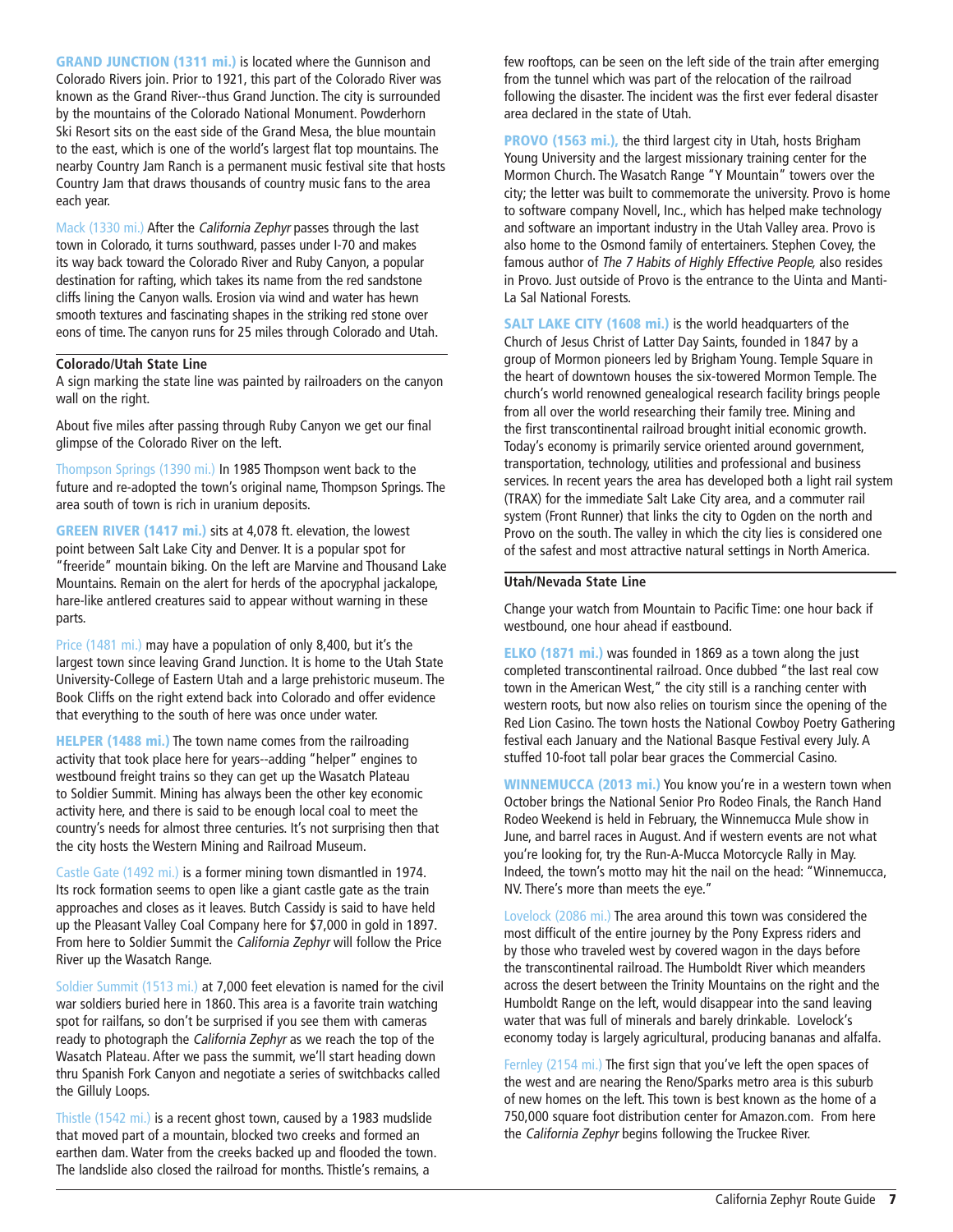Sparks (2199 mi.) is, for all practical purposes, a twin city with Reno. The Southern Pacific built a switching yard here in 1904 which spurred population growth. A number of casinos also contributed to Sparks' growth and then in the 1970s favorable taxation resulted in an expansion of warehousing and distribution industry. The most significant Sparks casino, the Nugget, is on the right side.

RENO (2202 mi.) "The Biggest Little City in the World" began as a modest gold mining service settlement which grew after the discovery of silver in 1859. Tailor Jacob Davis came to Reno in 1868 and began to use rivets to secure the pockets of his men's trousers. Worried that the idea would be copied, he contacted Levi Strauss to apply and pay for a patent, which was granted in 1873. As mining waned in the 1900s, Nevada legalized casino gambling in 1931 and passed liberal divorce laws, both boons for Reno. An antique car collection and major entertainers entice gamblers to Reno today, along with special events all year.

Verdi (2213 mi.) The site of the first train robbery in the West in 1870. There is now a hydroelectric generator powered by a water flume  $-$  a wooden trough that collects water at four sites in the mountains.

### **Nevada/California State Line (2217 mi.)**

The state line is indicated by a small marker on your right.

Floriston (2223 mi.) Here rainbow trout, brook trout and German browns travel up and down the Truckee River to and from Verdi by means of a fish ladder.

Boca (2229 mi.) in its heyday produced lumber, but the town was dismantled in the 1920s after the sawmill closed. All that remains are a bridge and a dam on the right. The oddly shaped rock formations resembling castle spires that you now see were developed through erosion by wind and water and are known as "Hoodoo Pillars."

TRUCKEE (2237 mi.) was named after a Paiute chief, Trukizo, father of Chief Winnemucca. The first settlers encountered his tribe with the friendly chief yelling "Tro-kay" at them, the Paiute word for "hello." Note the renovated former Bank of America on the left side of the train, now "The Bar of America," a popular downtown restaurant.

Stanford Flats (2243 mi.) We now cross back and forth across a series of ascending plateaus as we begin the climb over Donner Pass to the peak of the Sierras. Below is a panoramic view of the Truckee Basin.

Donner Lake (2245 mi.) on the right side of the train is where the famed Donner Party, traveling west from Illinois, was stranded during the winter of 1846-47. Some of the party of 87 resorted to cannibalism; only 48 survived. After passing the lake, the California Zephyr passes through a series of snow sheds that protect the track from being blocked by the more than 30 feet of snow that falls in the typical winter.

Mt. Judah (2248 mi.) We enter a tunnel through Mt. Judah some 7,000 feet above sea level, the peak point of our climb across the Sierras. When we emerge, a ski lift from the adjacent Sugar Bowl Ski Resort carries skiers over the track. The resort closed during World War II for fear the Germans might blow up the tunnel and block this key transcontinental rail route.

Norden (2252 mi.) was once the site of a Southern Pacific turntable and maintenance point. It is marked by another snow shed.

Soda Springs (2255 mi.) As we reach Lake Van Norden on the left, watch for Castle Peak on the right, a mountain with a rock formation that looks like a castle on top. After Lake Van Norden is the Soda Springs Ski Resort on the left. About 12 miles west of here is where

the Southern Pacific's City of San Francisco streamliner, with 226 passengers aboard, got stuck for three days in a raging blizzard in 1952.

Emigrant Gap (2273 mi.) As we cross Interstate 80, look for a gap in the ridge on the California Trail as it crosses the Sierra Nevada, west of Donner Pass. The cliffs here are so steep that 1840's pioneers crossing to California were said to have lowered their wagons on ropes in order to continue.

American River Canyon (2279 mi.) on the left side of the train is the valley of the North Folk of the American River, located 1,500 to 2,000 feet below track level.

Cape Horn (2298 mi.) is a rocky bluff on the left side of the train some 1,500 feet above the American River. The slope from here down to Colfax is the steepest on the Zephyr's route. In this direction we're going the easy way--downhill as we complete our crossing of the Sierras.

COLFAX (2301 mi.) was named for Schuyler Colfax, seventeenth Vice President of the United States under the Ulysses S. Grant administration between 1869 and 1873. A statue at the station showing a prospector panning for gold during the Gold Rush days of the 1850s is featured immediately off Main Street, a charming section of town that can be seen on the right.

Auburn (2319 mi.) This is the heart of "Gold Rush" country. Just south of town is Sutter's Mill, where gold was discovered setting off an influx of fortune seeking "49ers" (not the football variety) in the mid-1800s. Claude Chana, a young Frenchman who had come by wagon train to California, is said to have panned for gold and made his discovery on May 16, 1848, in what became known as the Auburn Ravine. A 45-ton statue commemorating the event stands downtown. (James Wilson Marshall's discovery five months earlier on the American River had set the stage for the gold rush. Forced off of his own land, he sadly never profited from his discovery.) Several museums including the Gold County Museum, Bernhard Museum and the Placer County (Courthouse) Museum will tell you everything you ever wanted to know about the Gold Rush, except where to find your own gold! The Amtrak Auburn station is the easternmost terminus for the Capitol Corridor® trains.

ROSEVILLE (2336 mi.) Settled by prospectors who had come to California looking for gold, the town was originally a stagecoach station but soon became a stop on the transcontinental railroad. In the 1900s the Southern Pacific opened a major switchyard here which turned Roseville into a rail town. Now part of the Union Pacific, we'll pass those yards after we leave the station. Today the city features a diverse array of businesses, including one of the largest auto malls in the U.S. Like many California cities it actively encourages transportation alternatives to the automobile and now offers residents over 100 miles of bicycle routes to get around.

SACRAMENTO (2353 mi.) was first settled in 1839. The city grew significantly during the California Gold Rush, and in 1854 became California's capital. Sacramento was the western terminus for the Pony Express, and was the starting point for eastbound construction to meet the westbound track of the first transcontinental railroad at Promontory Summit, Utah, in 1869. Sacramento State University is located here. The city is home to the Sacramento Kings of the National Basketball Association, and the Sacramento River Cats, a farm club of the American League's Oakland Athletics and one of the most successful minor league baseball franchises.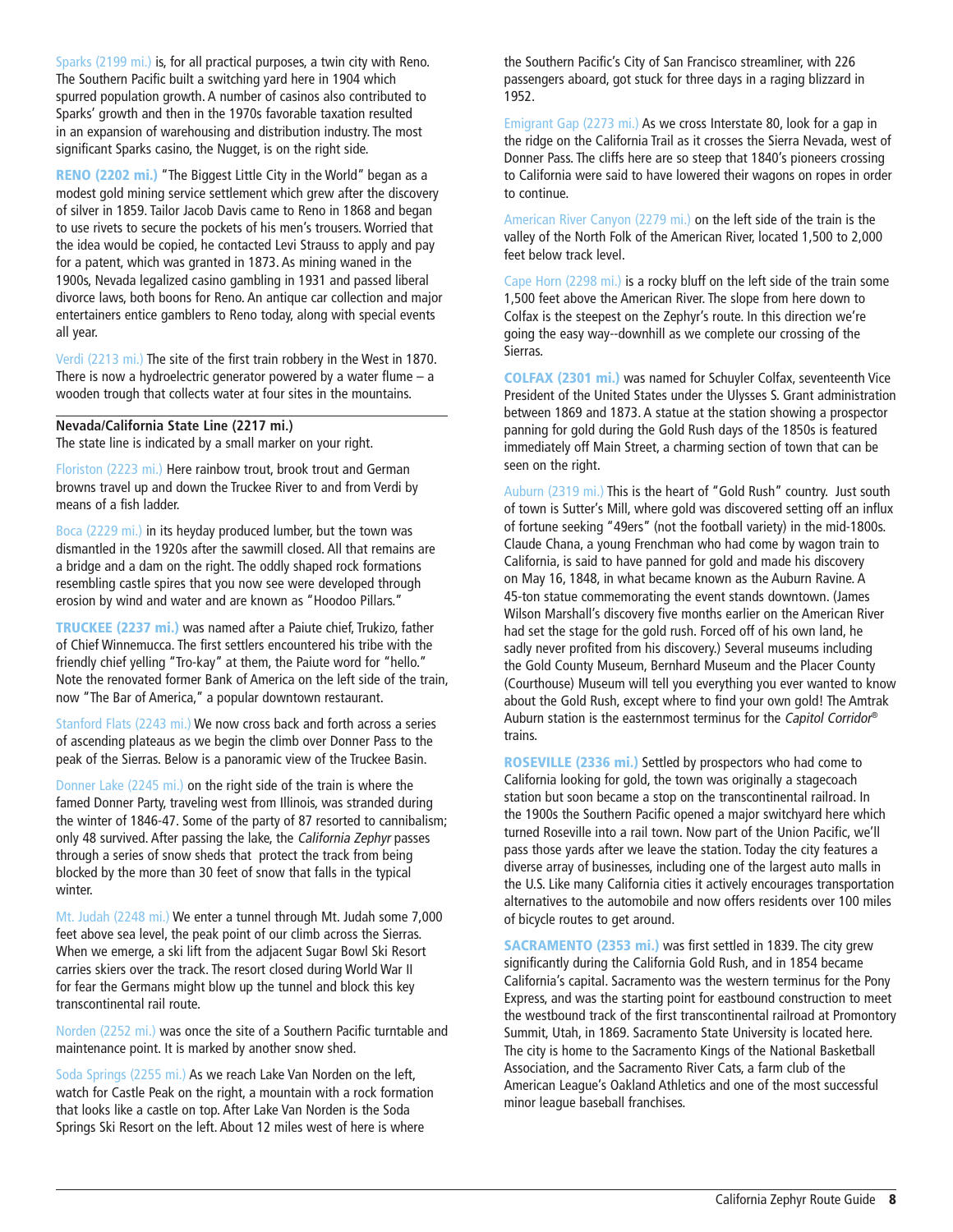Sacramento is at the confluence of the American River that we cross prior to arrival, and the Sacramento River that we cross after departing. We pass "Old Town" and the California State Railroad Museum on the left after departing.

The station stop in Sacramento also serves the routes of the Amtrak Capitol Corridor and Coast Starlight®.

DAVIS (2367 mi.) The long, low trestle we cross marks the "Yolo Bypass", a flood plain meant to divert flood waters away from Sacramento. The 1913 adobe-style Davis station is an historic landmark. This city is home to UC Davis, the largest campus in the University of California system that in 2012 was ranked as the "greenest" college campus in the U.S. by the Sierra Club magazine. Rather than cars, 20,000 bicycles are the primary transportation mode to, from and around campus. Indeed the motto of the City of Davis is "Most Bicycle-Friendly Town in the World."

Suisun Bay (2408 mi.) (Pronounced "soo-soon") The "Mothball Fleet," consisting of World War II ships that have been stored for years, can be seen off to the left as our train crosses the Carquinez Strait Bridge. The large peak to the left is Mount Diablo (3,849 feet).

MARTINEZ (2411 mi.) From a trading post in 1849 to a flourishing town in 1876, Martinez became a hub for the gold and shipping industries. Although there are many competing claims, the town likes to claim the invention of the martini; a plaque commemorating the event is on a downtown corner. The most prominent Martinez native was Joe DiMaggio, a local legend with the Pacific Coast League San Francisco Seals before going on to baseball stardom with the New York Yankees™. (Younger readers of this route guide may recognize him better as pitchman for "Mr. Coffee®.") Martinez is the transfer point to the Amtrak San Joaquin®.

The train skirts the shore of San Pablo Bay and then the San Francisco Bay as we cover the final miles of our journey. The Bay Area Rapid Transit (BART) trains can be seen on the left as we approach the next to last station, RICHMOND (2430 mi.). Passing through Berkeley (2436 mi.), the San Francisco skyline and Golden Gate Bridge can be seen to the right across the bay.

EMERYVILLE (2438 mi.) is a small city of less than one square mile located just north of the San Francisco-Oakland Bay Bridge, and the end of the rail trip across the west. Major redevelopment in the 1980s and 1990s transformed this former industrial city into a mixed use urban center with retail, entertainment and business centers, as well as condominiums, parks and recreation trails. It's home to Pixar® Animation Studios and several biotech and software companies.

At Emeryville, passengers en route to San Francisco will board Amtrak Thruway buses that operate to several stops in San Francisco. The bus crosses the San Francisco bay on the San Francisco/Oakland Bay Bridge which spans 8.4 miles some 200 feet above the water. Opened in 1936, it carries approximately 280,000 vehicles per day. Watch for spectacular views of San Francisco, Alcatraz Island and the Golden Gate Bridge. Connecting the two halves of the bridge is the 539-ft. long Yerba Buena Tunnel, the largest diameter tunnel in the world in 1936. The bridge underwent major repairs and retrofitting after it was damaged in the Loma Prieta (World Series) Earthquake in 1989.

SAN FRANCISCO (2447 mi.) Almost everybody who visits San Francisco, the City by the Bay, is captured by its charms. The city grew 25-fold in 1849 after the discovery of gold at Sutter's Mill the year before, and has just kept growing and becoming more attractive. Today, this popular international tourist destination is renowned for its steep hills, famous landmarks, Alcatraz Island, Coit Tower, cable cars and Chinatown as well as for its diverse cosmopolitan population lending unmatched charm and character to the city. While early entrepreneurs capitalized on gold wealth to benefit banking, railroads and trade, the modern era saw the rise of the "Beat" and "Hippie" generations that crystallized the progressive political nature of the population unlike elsewhere in the U.S. Its world famous galleries, restaurants and shops share top billing with Fisherman's Wharf and the financial district to lure vacation travelers from all over the globe. In the city where Tony Bennett left his heart, small businesses with fewer than ten employees make up 85 percent of city establishments. And in a city where the 49ers won five consecutive Super Bowls, its residents have been judged the fittest in the U.S.

Thanks for traveling here on the Amtrak California Zephyr.